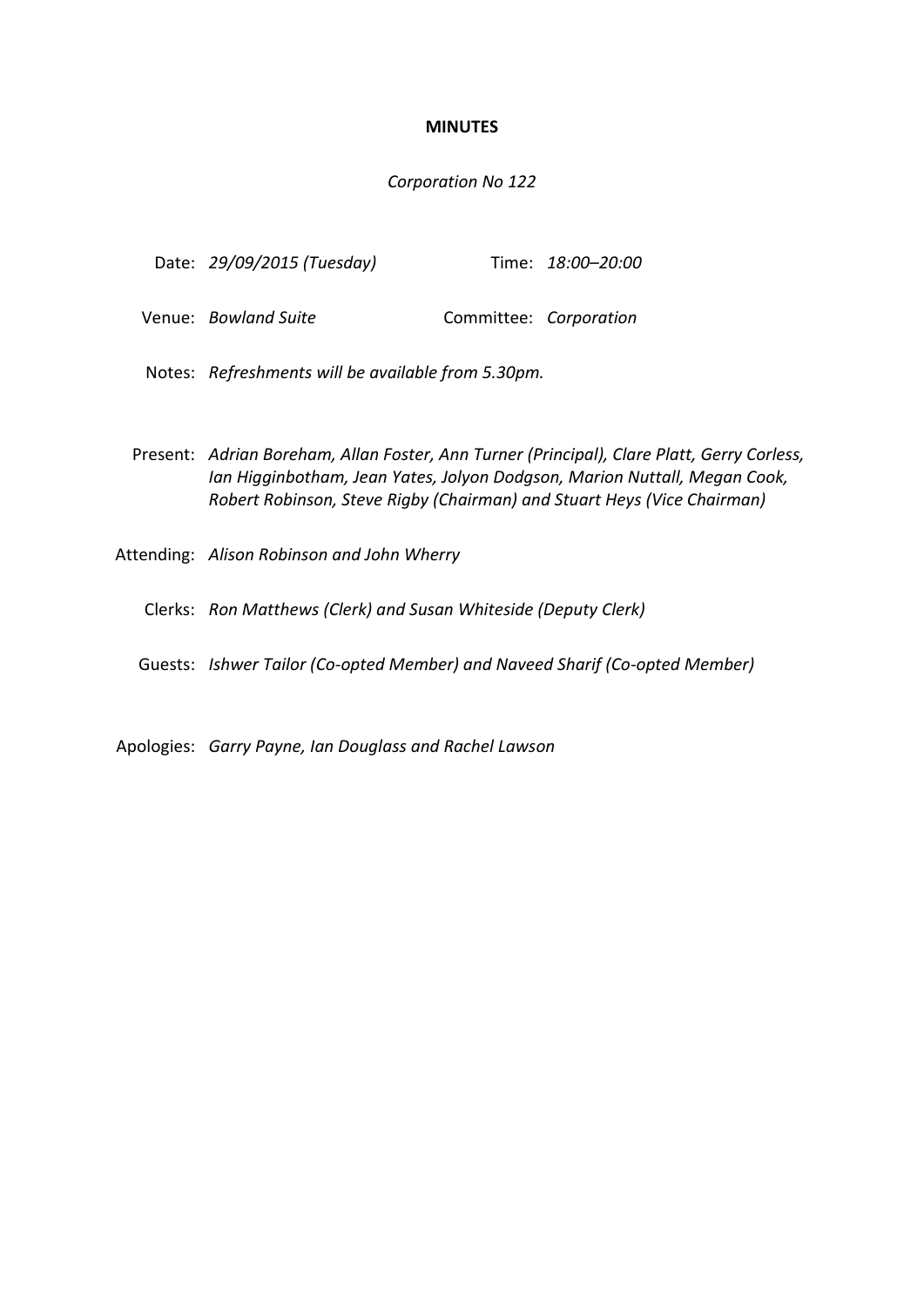# *Public* **Minutes**

| Item number:   | Item description: |
|----------------|-------------------|
| (and category) |                   |

# **70.15** *Attendance of Co-opted members of Committees and College Management*

**Decision** Standing Order 13 states that: *As a matter of policy all meetings of the Corporation and its Committees will be held in private. The agendas and minutes and supporting papers of its public business will be made available to the general public.*

## *However:*

*(a) The Principal shall be authorised to invite members of staff to attend in their employed capacity for both public and confidential business as appropriate and in accordance with Standing Order 25. (b) The Corporation however, may exclude members of staff from attending any business that it deems necessary. (c) Attendance by other persons shall be at the discretion of the Corporation following advice from the Principal or Clerk.*

However, the Corporation does encourage Co-opted Governors to attend and take part in the discussion and debate.

## **Resolved:**

**That Management attend the public and confidential agenda items.**

- **71.15** *Apologies for Absence*
- **Record** Apologies for Absence were received from Ian Douglass, Garry Payne and Allan Foster.

## **72.15** *Public Minutes of Previouos Meeting*

*Decision* The public minutes of meeting number 121 held on Tuesday 14 July 2015 (already circulated) were signed and approved as a correct record of the meeting.

## **73.15** *Declarations of Interest*

*Record* Members of the Corporation did not make any declarations of interests in respect of items on the public agenda.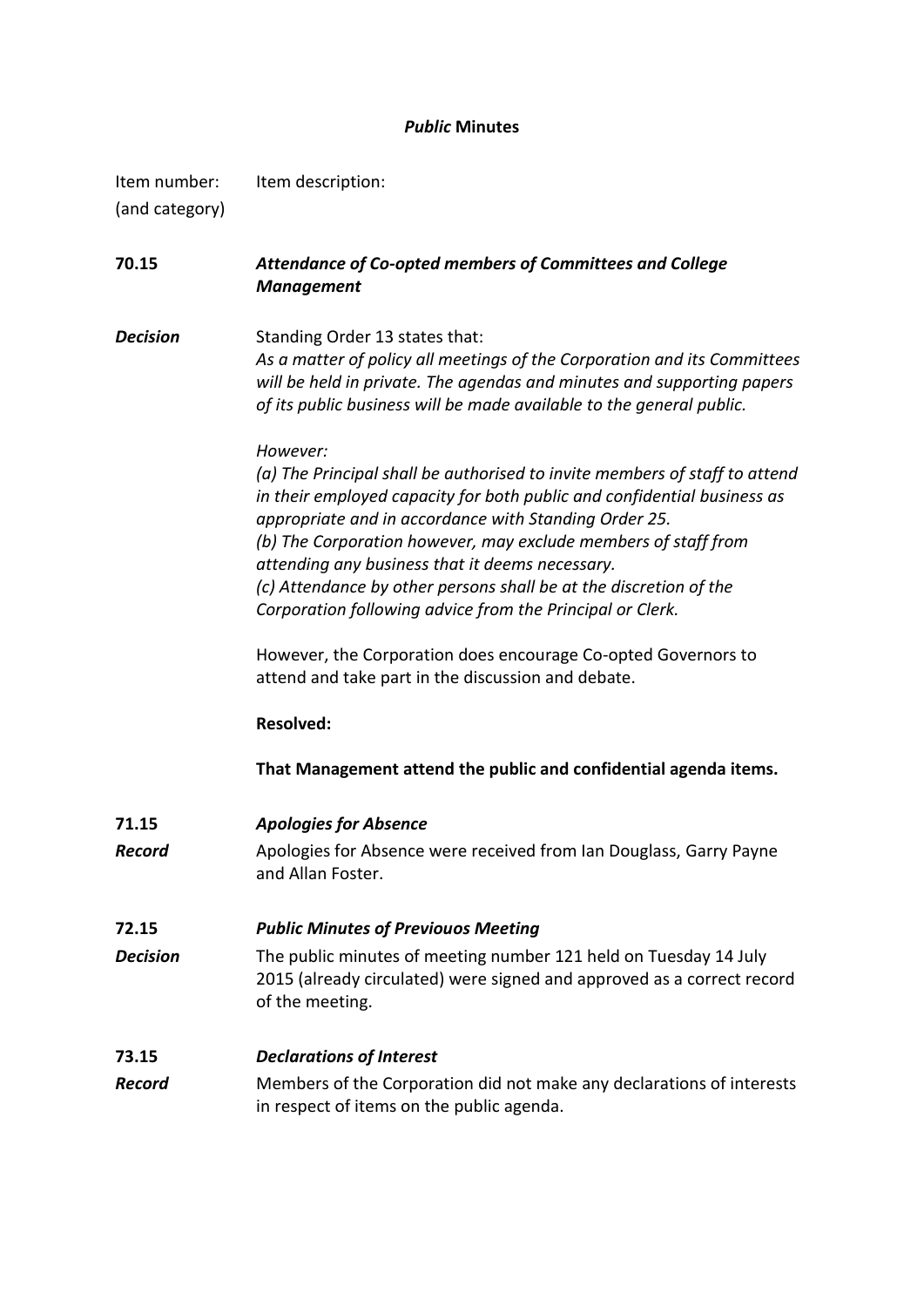# **74.15** *Chair* **Decision** The Chair welcomed all to the meeting.

The student Governors were attending their first meeting and introductions were made. The Student President, Megan Cook would serve on the Quality & Standards Committee. Rachel Lawson had been appointed as second student governor but on reflection had decided against the role. Following due process the student body had then appointed Zoe Jones as Vice President and nominated her to be the second Student Governor on the Board. Zoe would join the Audit & Governance Committee. Both students were studying for honours degrees in Equine Science.

The Chair commented on a full agenda and deferred further comment to relevant parts of the meeting.

# **Resolved:**

- i. **That the Chair's opening remarks be received.**
- ii. **That the appointment of Zoe Jones as Student Governor on Corporation and Audit & Governance Committee for the academic year 2015 / 2016 be endorsed.**

# **75.15** *Governor Involvement*

**Consultation** Corporation gave consideration to a report of the visits by Governors to College events for 2014 - 2015.

> A schedule of events for the coming year which Governors were invited to attend was attached to the agenda. In the main arrangements for attendance would be via the Deputy Clerk who will also keep a log and record of any governor feedback. The list would be updated throughout the year and regularly circulated.

Governors informed the Corporation of any involvement they had had with the College since the last meeting.

A member wished to feed back that the photography students exhibit at the Harris Gallery Preston was excellent though somewhat underplayed due to limited acknowledgement through signage. In the current academic year:

 Clare Platt, the Governor representative for Safeguarding had met with the Director of Student Support & Welfare. She informed members that LCC was currently being inspected by Ofsted and that due to attendance at Myerscough by looked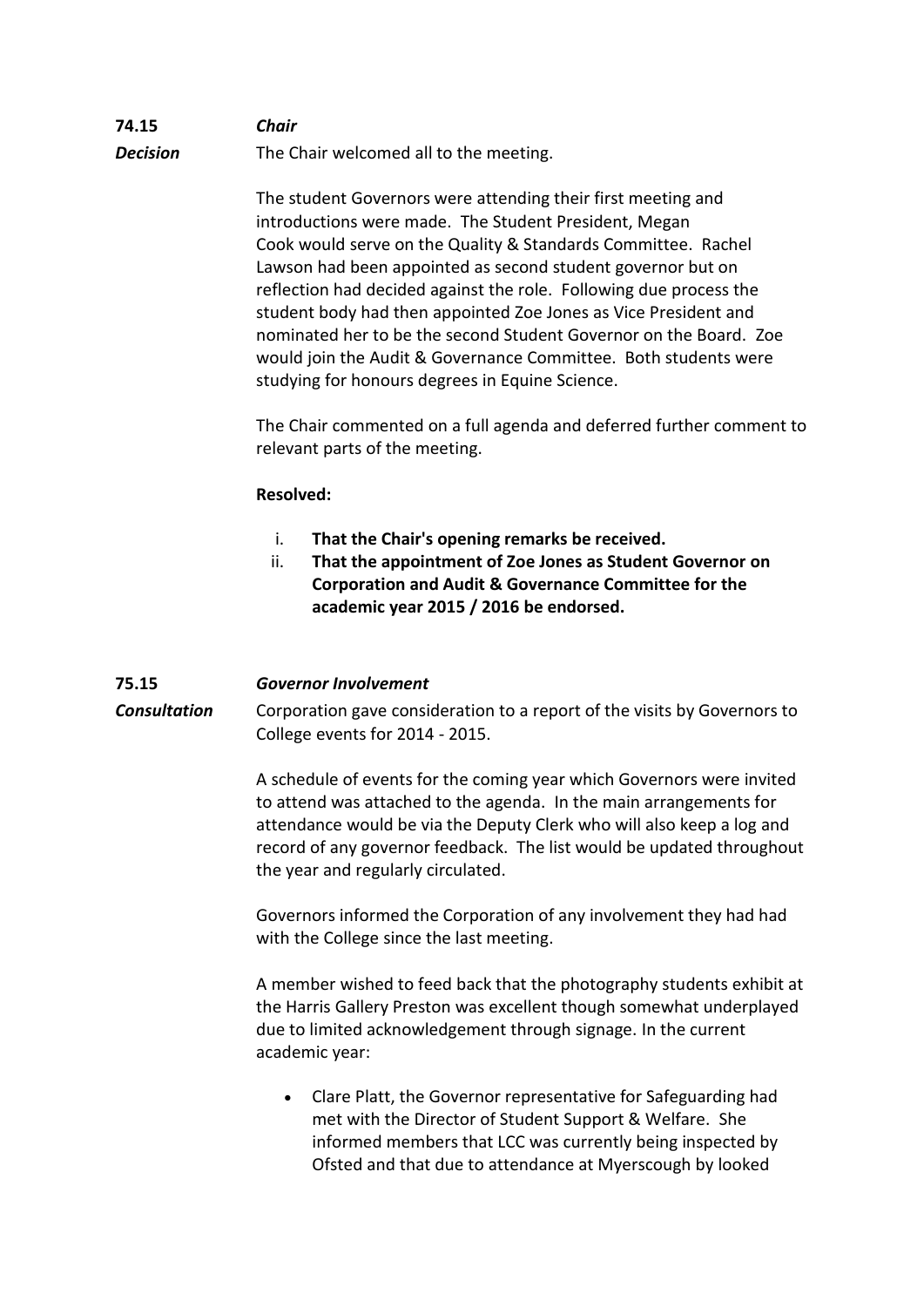after children and high needs students Myerscough may be contacted as part of the remit. The previous year's case studies had been closed apart from one. Three cases had been opened this academic year. Training around the PREVENT (anti terrorism / radicalisation) agenda continued. There would be a half hour session on PREVENT for Governors prior to the December Corporation meeting.

 There had also been governor representative at the FE students induction both at the general welcome where the Principal and Deputy Principal addressed the students and at the student services induction which was described as 'very reassuring with good approachable and enthusiastic staff'.

The date for the Croxteth visit publicised on the schedule was being changed. Governors would be informed of new arrangements and transport would be provided.

## **Resolved:**

**That the Governor Involvement Report and schedule of events for 2015 / 2016 be received.**

## **76.15** *Association of Colleges - Communications*

**Consultation** Corporation gave consideration to the Association of Colleges communications.

## **Association of Colleges Board Policy Update**

The document stated that a prominent promise from the recently elected Conservative Government was for 2 million new jobs in the next five years and 3 million apprentices and made comment on other key policy matters concerning colleges.

**Association Of Colleges North West Region news**The letter provided information on events in the region and support for Colleges and Governors on area reviews.

Corporation was informed that an event at Lancaster and Morecambe College on 27 November would incorporate staff and student induction sessions. The Clerk would have further details to pass to the staff and student governors.

## **Resolved:**

**That the Association of Colleges Communications be noted.**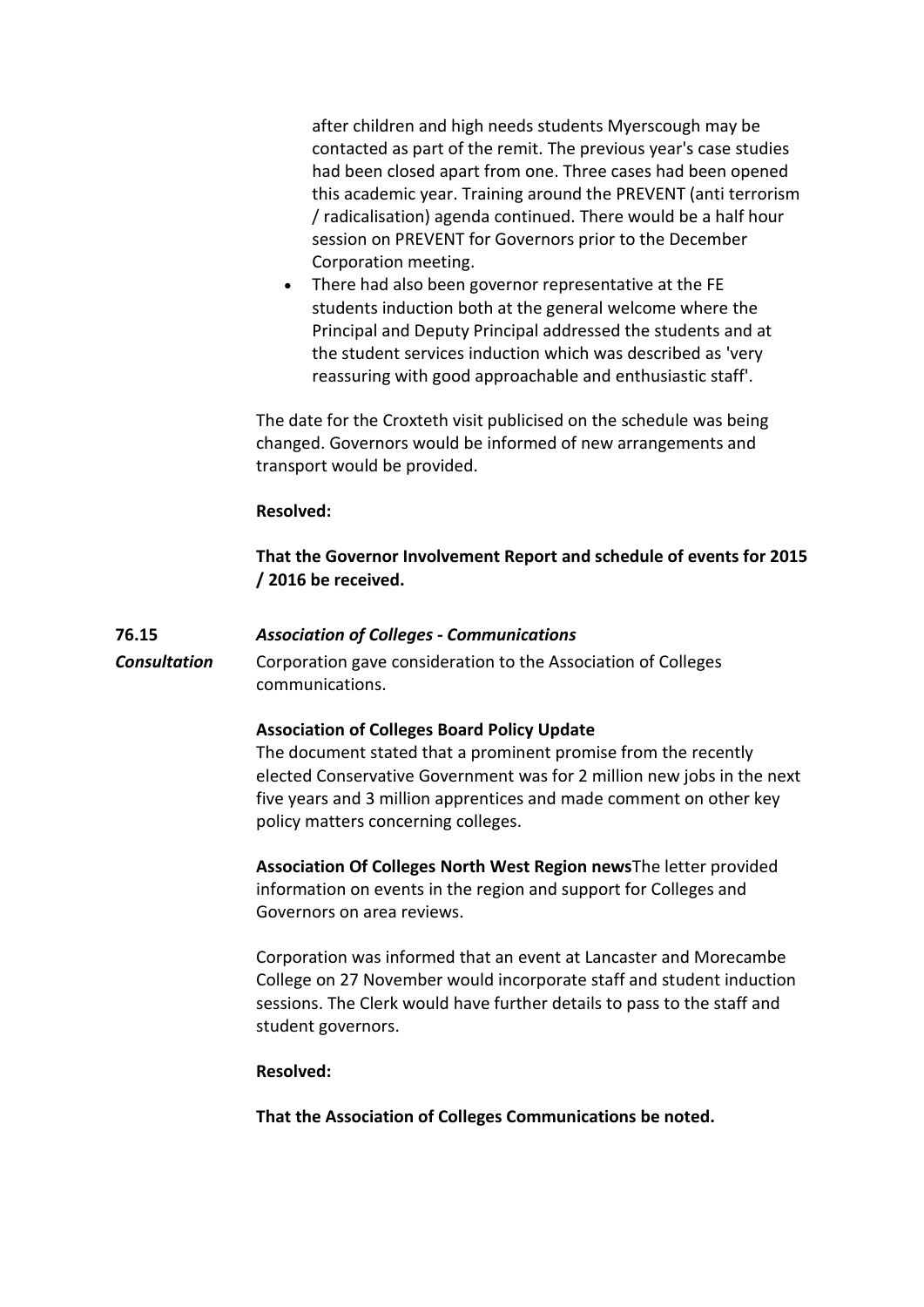# **77.15** *Report of the Finance and Resources Committee of 8 September 2015 Decision* The Vice Chair of the Finance and Resources Committee reported on the meeting.

# **Appointment of Chair & Vice Chair**

The Committee had agreed the appointment of Ian Douglass as Chair and Clare Platt as Vice Chair of the Committee for the coming academic year.

# **The Principals Strategic Plan Progress Report 2014/2015**

**Strategic Plan Targets for 2015/2016**

**Financial Position Statement for Period Ended 31 July 2015** 

**Investment Funds, including Interest for Period Ended 31 July 2015**

**Capital and Revenue Cash Flow for Period Ended 31 July 2015**

**Myerscough Ventures Report for Period Ended 31 July 2015**

**Capital Expenditure Report for Period Ended 31 July 2015**

Finance & Resources Committee had received the above final reports on the various aspects of the College finances for the year ended 31 July 2015 and were pleased to report that overall the finances of the College were in a healthy state.

The Key Performance targets for 2015/2016 were agreed.

# **Going Concern**

Governors were satisfied that it was reasonable to prepare the College's financial statements on a going concern basis. A statement to this effect would be included in the financial statements.

# **Signature Change**

Authority was agreed to remove Jennifer Eastham as a signatory from bank authorisations.

# **Overseas Visits Annual Report for the Year Ended 31 July 2015**

Finance & Resources Committee were pleased at the extent of landbased and sports sector specific visits undertaken at a cost to the College of £9,143.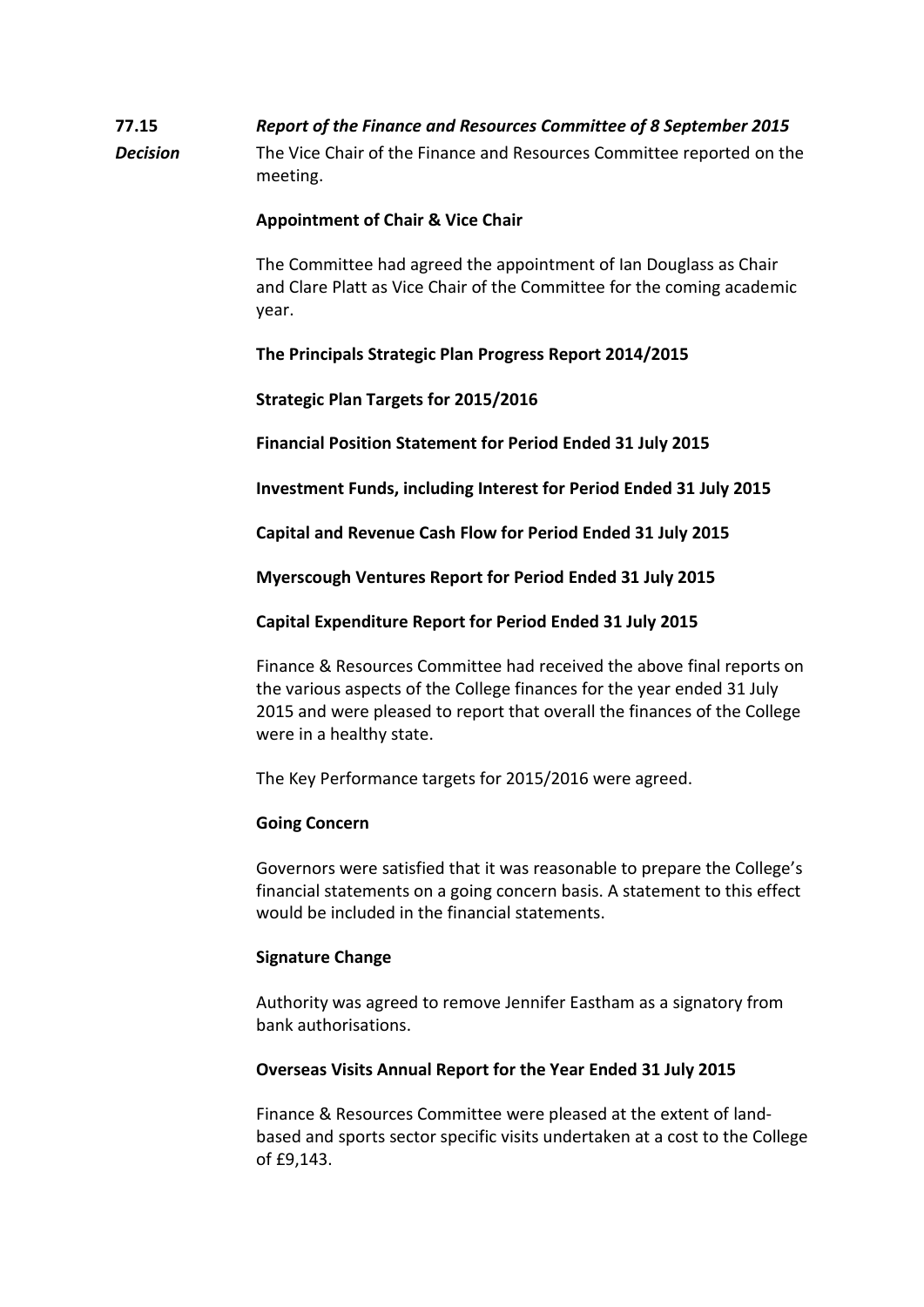# **Lancashire County Pension Scheme**

The Lancashire County Pension Scheme had recently announced a partnership agreement with the London Pension Fund Authority. An explanatory note extracted from the County outlined the reasons for the partnership.

# **College Funding 2015/2016**

The Principal had reported a cut to the adult skills budget and the discretionary learner support fund for 2015/2016 of £22.5k which was much less than many other colleges. This had been reported to the Chair and Vice Chair of Finance & Resources Committee who had agreed that this did not require an amendment to the agreed budget or financial forecast.

# **Health and Safety Policy – Review**

The Deputy Principal Resources had presented a report on a review of the Health and Safety Policy headed by the Health & Safety Policy Statement. Corporation endorsed Finance & Resources Committee's approval of the document.

# **Annual Cycle of Business 2015/2016**

The Committee agreed their annual Cycle of Business for 2015/2016.

# **Resolved:**

**That the Finance & Resources Committee Report from 9 September be received.**

**78.15** *Report of the Finance and Resources Committee 29 September 2015*

*Decision* Finance & Resources Committee at its meeting on 29 September 2015 had considered the Self-Assessment of Compliance with the Regularity and Propriety Requirements document and the Regularity Framework Self-Assessment and endorsed the College responses.

> The Report and Financial Statements for the year ended 31 July 2015 incorporating the pre audited accounts were presented and the Committee was pleased to note that the College had generated a surplus in the year of £937k after a profit on disposal of assets of £17k together with an allowance for FRS17 of £253k.

College income of £27.8m had increased marginally from £27.6m in 2013/2014.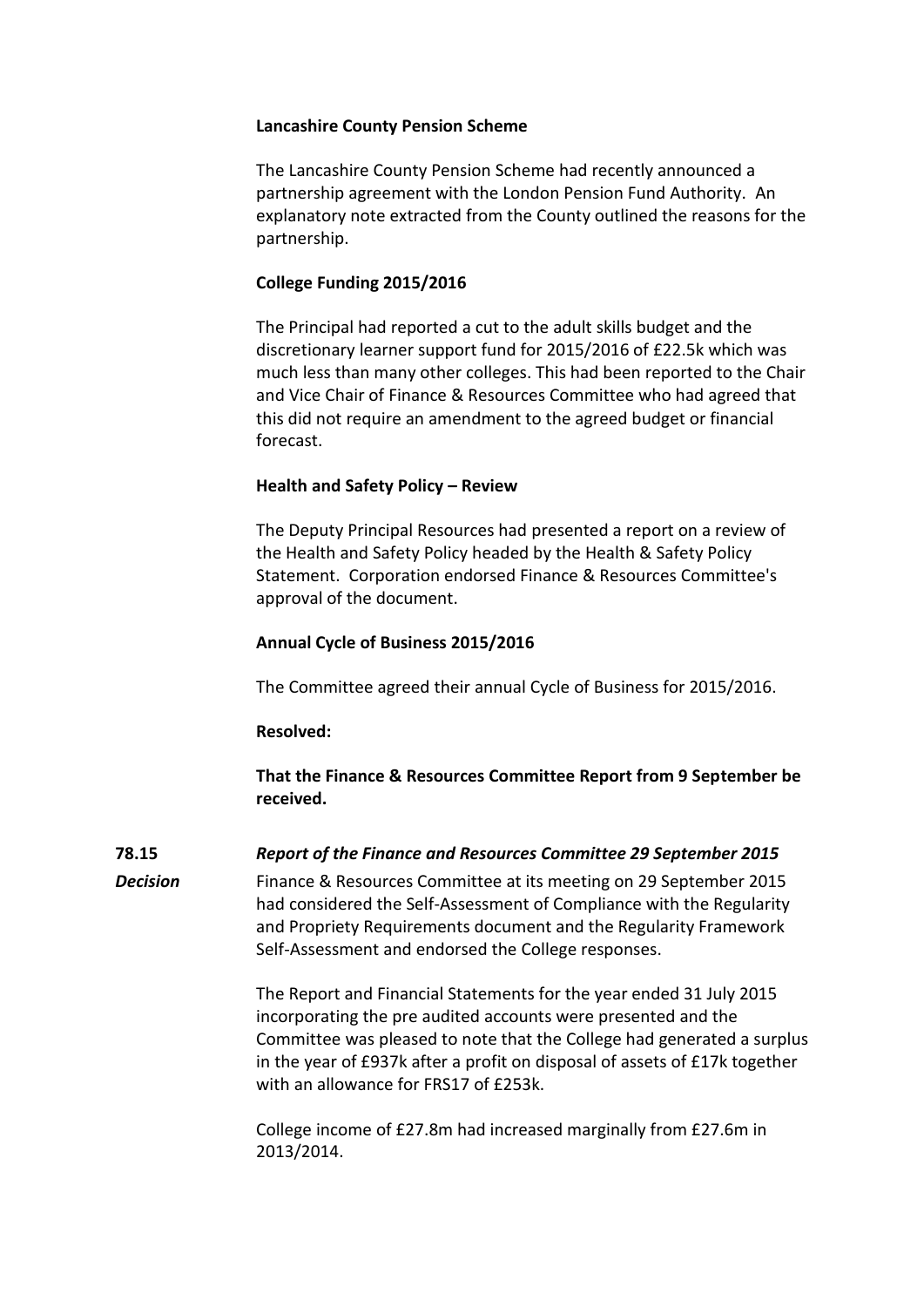Finance & Resources Committee had asked for some clarification on areas of the report, none of which impacted on the figures presented.

Corporation would be requested to note two issues which may require an alteration to the figures, these being an increase in rent for the Croxteth Centre and an adjustment concerning the timing of withdrawals from work-placed provision.

The final financial statements auditors report would be presented to the November Audit Committee and to the Finance & Resources Committee for recommendations prior to submission to the December Corporation meeting for final approval, signing and submission to the Skills Funding Agency.

Corporation wished to congratulate the management team on the overall report which continued to show that the College was in a sound financial position.

Following consideration Corporation

# **Resolved:**

- i. **That the Draft Pre-audited Report and Financial Statements for the Year ended 31 July 2015 be approved subject to minor amendments to the text as recommended by Finance & Resources Committee and some potential amendment to the figures in relation to rent for facilities at Croxteth and a matter in relation to Work Placed Learning.**
- ii. **That the matters for information in the Finance & Resources Committee Report be received.**

# **79.15** *Annual Report of Human Resources for 2014 / 2015*

**Decision** Corporation gave consideration to the Annual Report of Human Resources for 2014/2015. The report provided an annual summary of matters reported to the Committee throughout the year and included further information and statistics concerning the Human Resources over the year.

> Corporation noted the strengths, targeted improvements and actions taken. Further actions planned included, analysis of staff survey results and roll out of action plans and improved reporting systems for line managers.Corporation expressed satisfaction with the report.

# **Resolved:**

**That the Annual Human Resources Report 2014 / 15 be received.**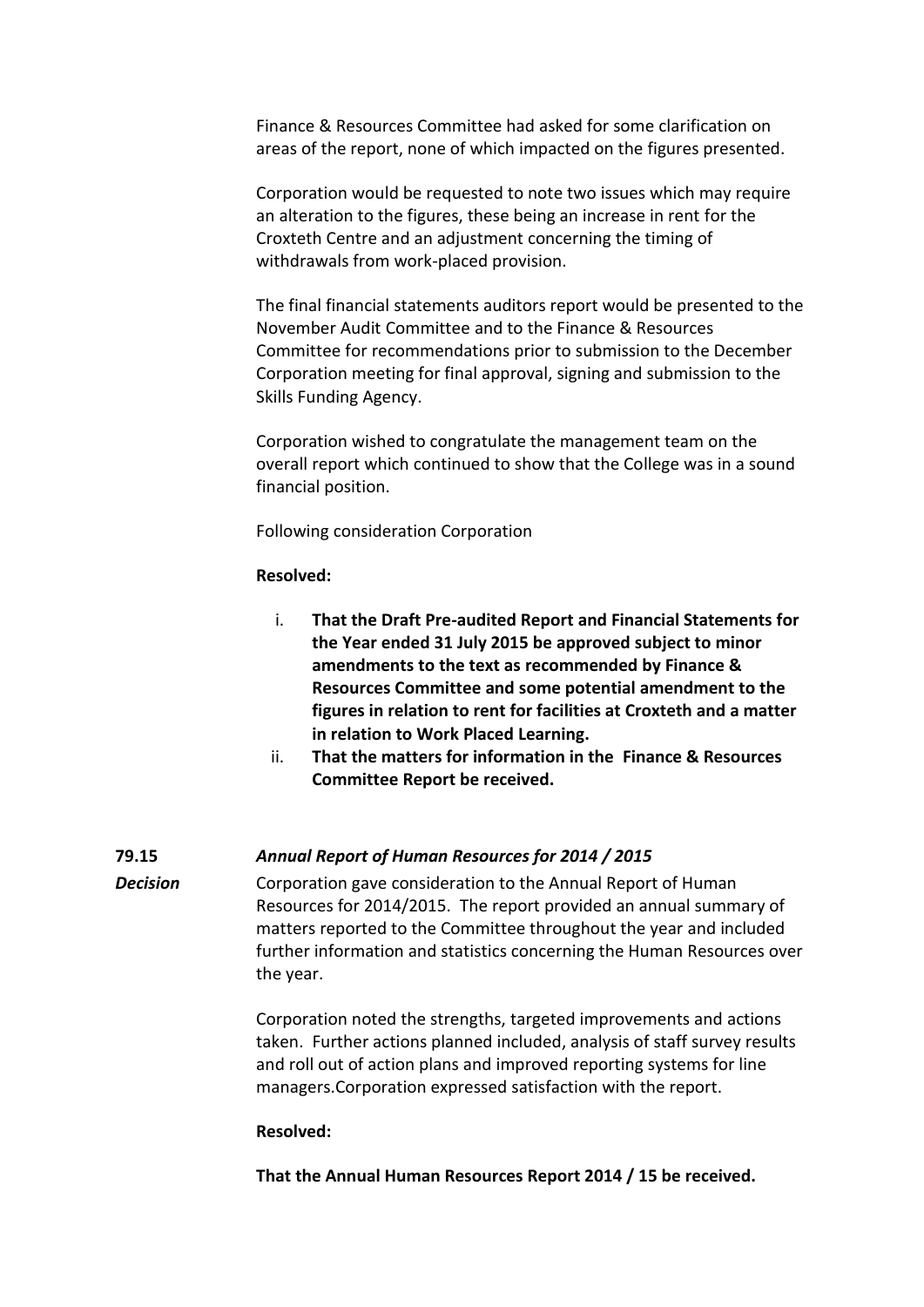# **80.15** *Annual Report on Health and Safety for 2014 / 2015*

*Decision* Corporation gave consideration to the Annual Report on Health and Safety for 2014 / 2015.

> The report provided assurance that Myerscough College was discharging its duties relating to the health, safety and welfare of its employees, learners and visitors and that appropriate systems were in place to ensure compliance with the Health & Safety at Work Act and associated regulations.

> Corporation noted that accident rates were in line with previous years as measured against College's own data in the absence of suitable benchmarking data. Members had noted press reports had indicated increases in accidents in sports related injuries. It was reported that this was not the case at Myerscough.

Corporation received assurance that good reporting systems and review procedures were actively in use reflective of the areas culture for continuous improvement.

Well-Being initiatives continued to develop with activities and services promoted throughout all Centres of the College.

# **Resolved:**

**That the Annual Health and Safety Report be received.**

**81.15** *Annual Report on Sustainability for 2014 / 2015* **Decision** Corporation gave consideration to the Annual Report on Sustainability.

> Sustainability decision making involves an analysis of the economic, environmental and social consequences of actions taken before implementation. Myerscough College has become a more sustainable College by many individuals doing lots of small actions as well as by major capital investments. Sustainability is considered at strategic level in making decision about how the College operates.

> The main impacts include the consumption of resources (particularly energy and water) and the production of wastes. Indirect impacts include fuel consumption from staff and students travelling to and from the campuses and the energy consumed in the manufacture and transport of products purchased.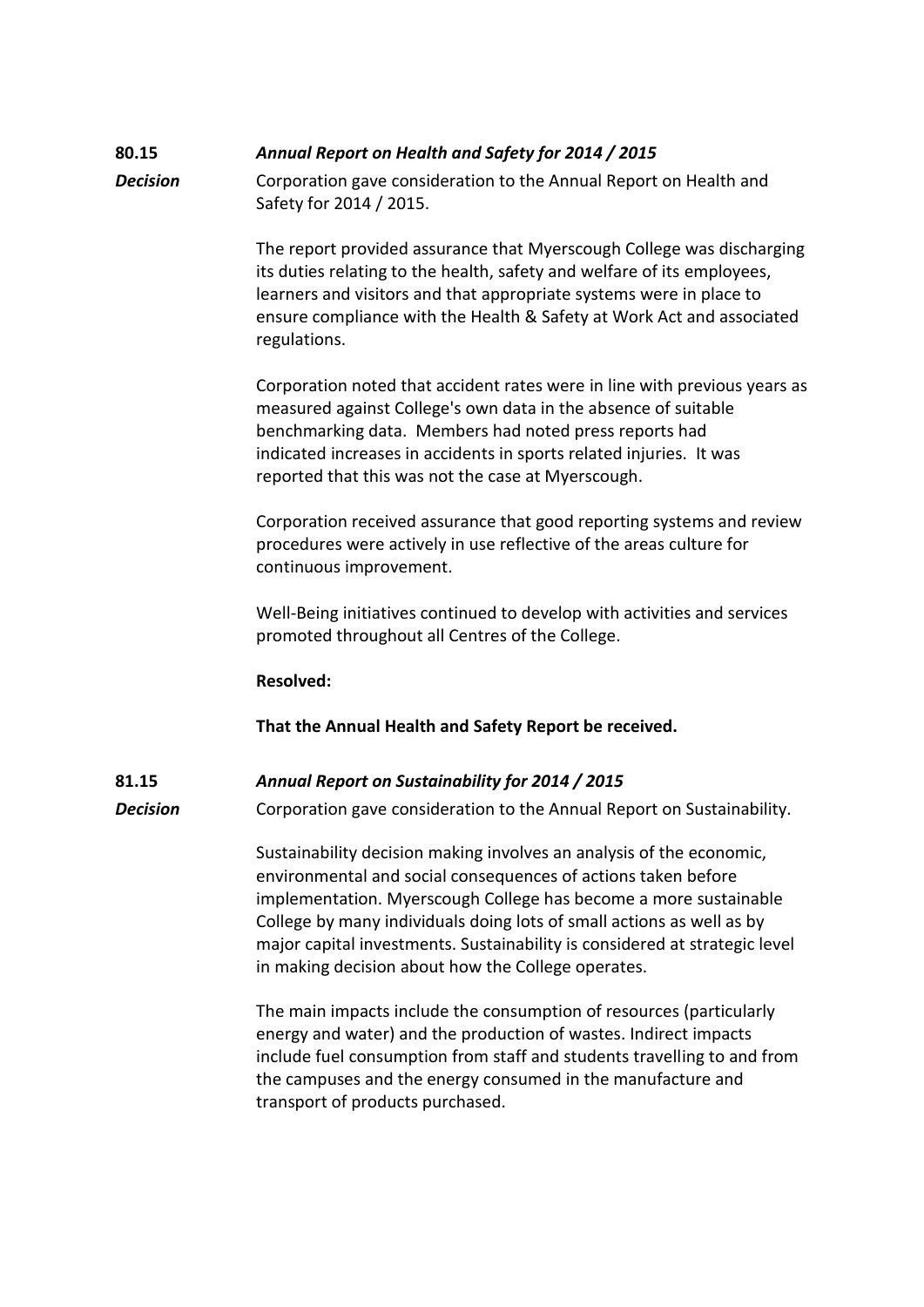A Carbon Management Plan was in place and fed into the Capital Plan with appropriate technologies embedded into new buildings built to BREAM excellence standards.

## **Resolved:**

## **That the Annual Sustainability Report be received.**

# **82.15** *Annual Report on Safeguarding and Policy Review for 2014 / 2015* **Decision** Corporation gave consideration to the Annual Report on Safeguarding for 2014 / 2015 and the Safeguarding Policy.

The Safeguarding / PREVENT Policy and associated documents, including Risk Assessments had been updated to include reference to the counter Terrorism and Security Act 2014 (Prevent Duty) and the statutory guidance 'Keeping Children Safe in Education March 2015'

Claire Platt, Governor linked to Safeguarding has regular meetings with the Director of Student Support and Welfare and along with other Governors has attended Safeguarding Training.

The College will continue to embed the Prevent Agenda and complete the mandatory training planned for all staff and students.

The College will ensure all managers complete Safer Recruitment Training.

The online safeguarding course for students was further developed in readiness for the new academic year.

An online mental health course has been undertaken by a number of key staff to improve understanding of mental health. This along with software to support tutorials in identifying those who have low confidence / self-esteem and / or who feel isolated should enable early intervention / support to be put in place.

The annual report also provided details of events, training and statistical analysis.

Corporation noted that the Director of Student Support & Welfare would ensure operations and responsibilities would also be compliant to the new Ofsted Framework.

## **Resolved:**

- i. **That the Safeguarding / Learner Protection and Prevent Policy and Procedure be approved.**
- ii. **That the Annual Safeguarding Report 2014 / 2015 be received.**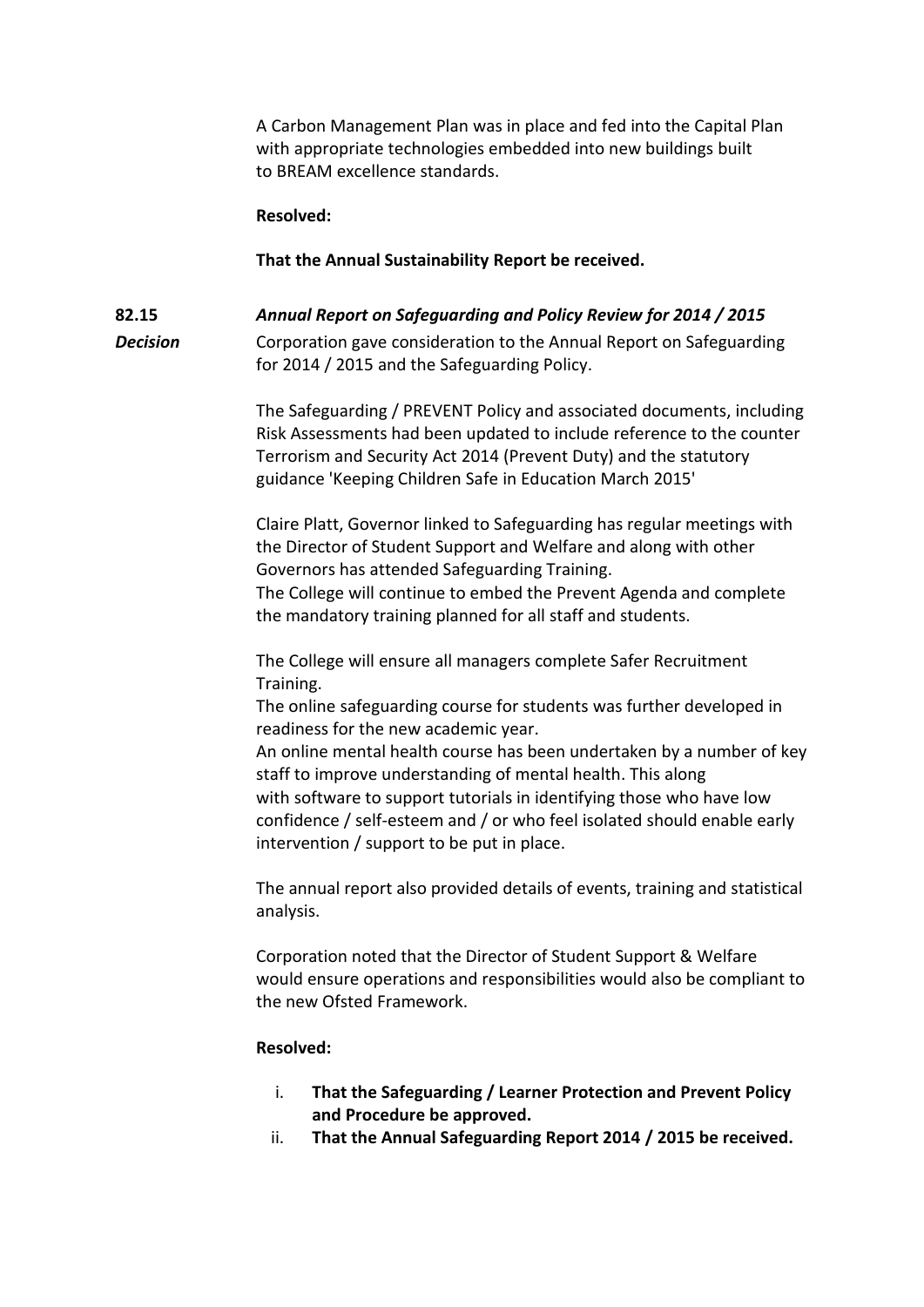# **83.15** *Annual Farm Report 2014 / 2015*

*Decision* Corporation gave consideration to the Annual Farm Report for 2014 / 2015.

> The Farm had been utilised as a teaching resource by a wide range of students. High quality research and student project work had been undertaken.

There was increased knowledge of innovative technology through attendance of conferences and visits to producers.

Plans were underway to implement the first phase of the Food, Farming and Innovation Technology Centre (FFIT Project) which would facilitate investment in technology on the farm relating to livestock and grassland and offer direct benefit to the student learning experience.

Myerscough enterprise performance was in line with industry benchmarks at a challenging time for dairy farming. Managers continued to implement cost control measures whilst maintaining a facility that provided direct benefit to learners.

Corporation noted a year of good performance for Agriculture and Countryside as a learning area and with the development of the FFIT Centre potential for external recognition and investment.

## **Resolved:**

**That the Annual Farm Report 2014 / 2015 be received.**

**84.15** *Student Destination Data Report*

**Consultation** Corporation gave consideration to the Student Destination Report which included statistics on:

> **Positive Outcomes** - the proportion of graduates who were available for employment and had secured employment or further study destinations of HE students finishing their course of study in 2014 with comparisons over a three year period.

**Graduate Prospects -** the proportion of graduates who were available for employment and had secured graduate level employment or graduate level further study.

At subject level positive outcomes were high for Agriculture & Countryside, Teacher Training and Sport and lower for Greenspace & Creative Studies, Equine and Veterinary Nursing & Farriery. The need for recognition of the role of a veterinary nurse as a graduate level position has been raised with the professional body, the RCVS.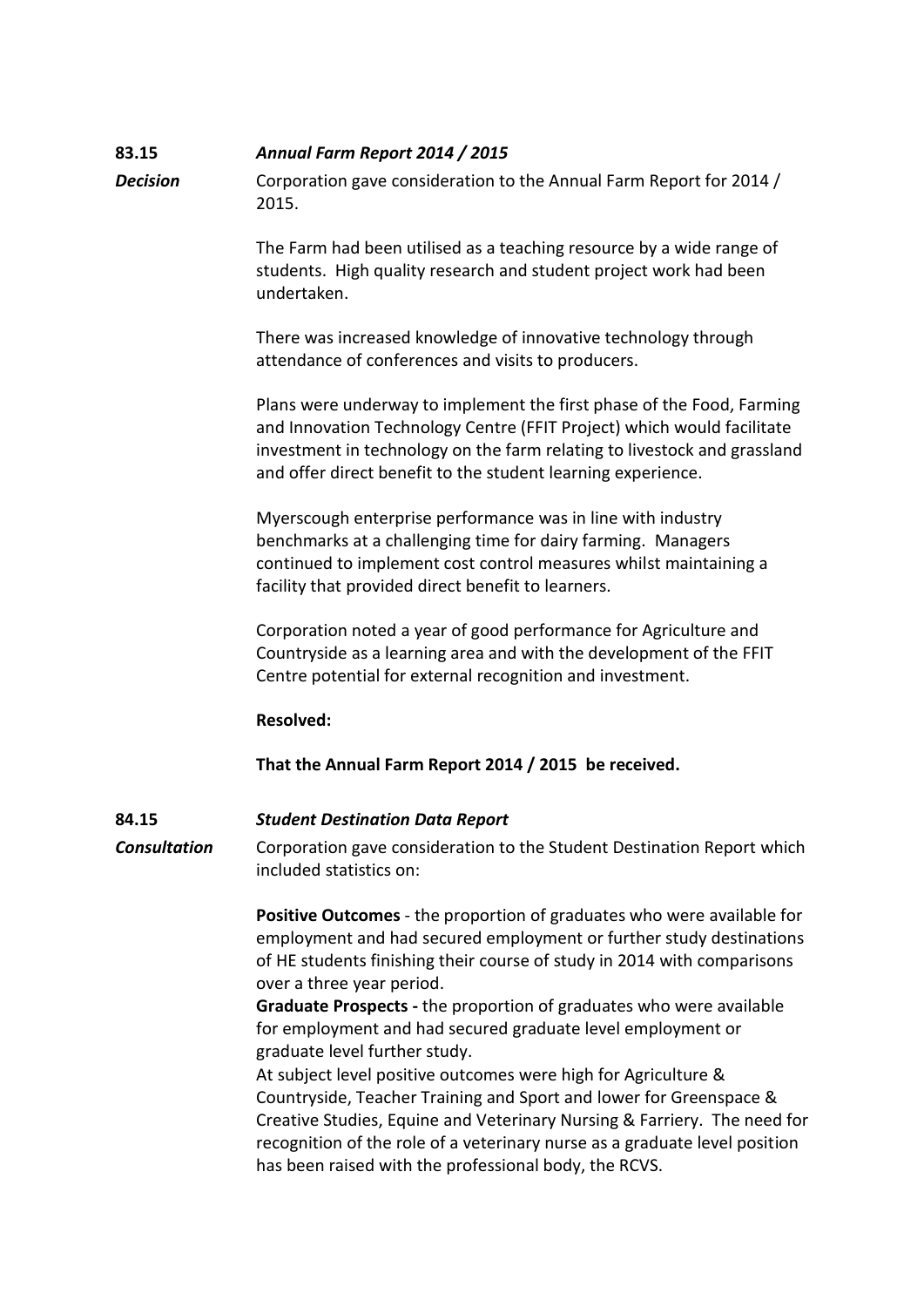At subject level graduate prospects were high for Teacher Training, Motorsports & Agriculture Machinery Engineering and Sport and lower for Veterinary Nursing & Farriery, Equine and Animal Studies. Employer events were planned for each subject area to promote employment opportunities. Student personal and employability skills would be monitored via the College's Employability Programme.

## **Resolved:**

# **That the HE Student Destination Report be received.**

## **85.15** *Student Success Rates 2014 / 2015*

*Consultation* Corporation gave consideration to a presentation from the Vice Principal together with the reports on student success rates for Work Placed Learning, FE and HE success rates for 2014/2015.

> Overall success rates for Higher Education had increased to 85% and exceeded the strategic target of 84%. Full-time HE continued to outperform part-time HE though both showed an upward trend.Overall success rates for 16-18 learners was 85% which was lower than the previous year but did include Maths and English data. The introduction of the new BTEC assessment regime which removed the availability for students to take extra re-assessments impacted on the results.

A full analysis of apprenticeship timely and overall success data was not available at this stage. Complete data would be available at period 15 of these roll-on roll-off programmes in November. Current predictions forecast lower success rates at Apprenticeship level, this was partly due to some delayed withdrawals. 16-18 year olds on Advanced Apprenticeship programmes were showing an increase in success rates.

The detailed reports provided analysis over a wide range of parameters to ensure Management were mindful of the achievement of different 'types' of learner and to make sure any achievement gaps were highlighted with action plans in place.

Corporation wished to thank the Vice Principal, who was attending a residential event in Warwick, for travelling to the meeting to present the item.

## **Resolved:**

**That the Student Success Rates Report and Presentation for 2014 / 2015 be received.**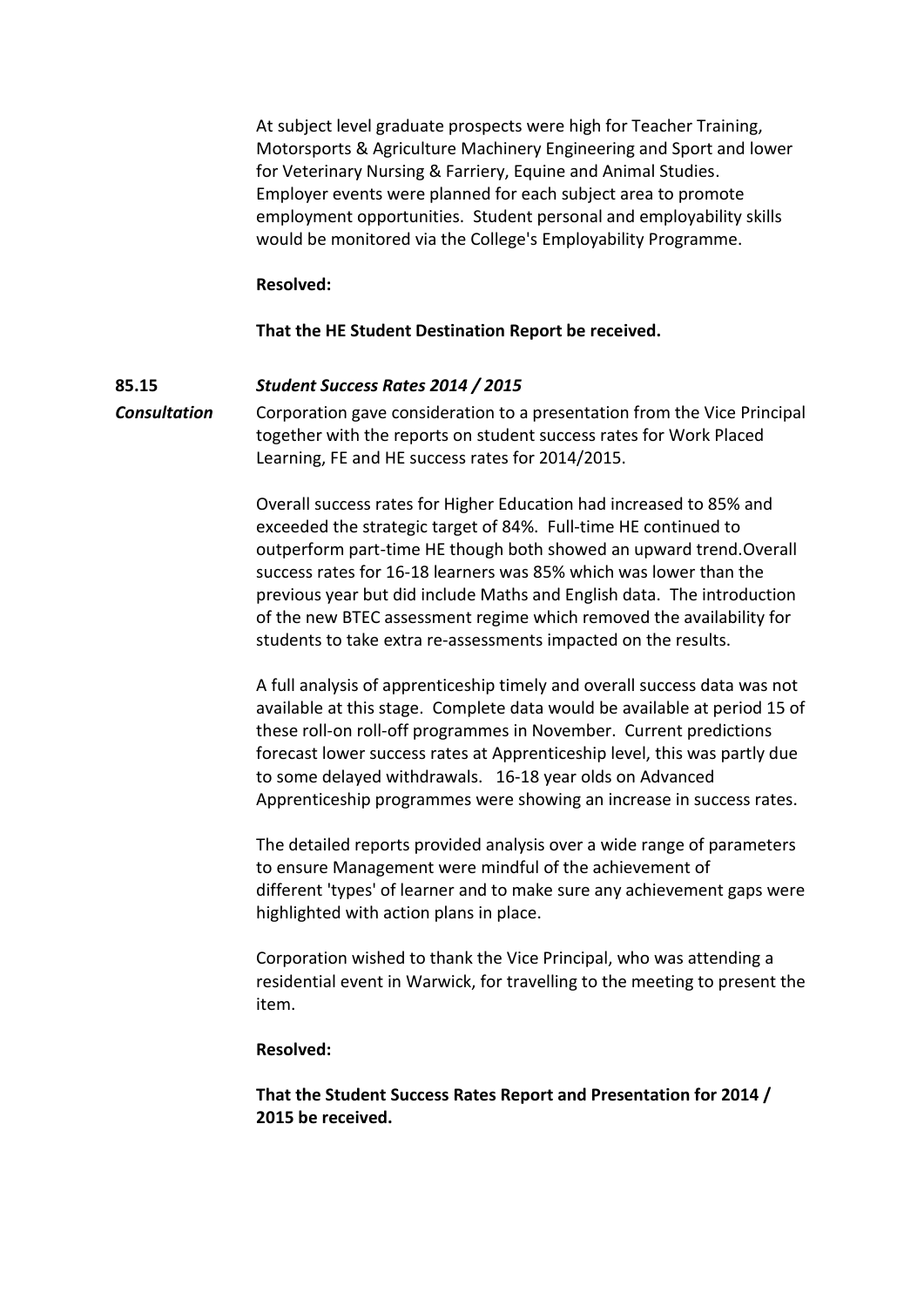# **86.15** *Learner Voice 2014/2015 Consultation* Corporation gave consideration to the FE Learner Voice end of year report for 2014/2015 and the HE National Student survey for 2014/2015.

**FE Learner Voice end of year report -**The report identified key outcomes from the main FE surveys and course representative meetings. Results from surveys are used to highlight good practice and identify areas where student satisfaction is lower than targeted and from this consultation, actions and or explanations are agreed and implemented.

**HE National Student survey for 2014/2015 -** The overall satisfaction rate was 83%. Overall timeliness of feedback is targeted for improvement. The survey results highlighted other key strengths and specific areas for improvement which would be analysed and fed back to the areas.

## **Resolved:**

**That the Learner Voice Report 2014 / 2015 be received.**

# **87.15** *Complaints - Annual Report*

*Consultation* Corporation gave consideration to the Complaints Report for the academic year 2014 / 2015 which provided an analysis by subject and complainant and whether justified, part justified or not justified. According to the HEFCE guidance Higher Education complaints data was shared with the Corporation.

> Of the sixty-one formal complaints received, 24% were justified, 38% were partly justified and 38% were not justified. Of these, six were escalated to the Appeals Stage.

# **Resolved:**

**That the Complaints and Appeals Annual report 2014 / 2015 be received.**

# **88.15** *Annual Report on Continuing Professional Development for 2014 - 2015*

*Decision* Corporation gave consideration to the Annual Report on Continuing Professional Development for 2014 / 2015 and the breakdown of the financial expenditure and the learning hours together with a leaflet outlining the type of training provided.

> Analysis of effectiveness linked into key success indicators connected with teaching and learning. There would be further work to review the correlation between lesson observation actions, identified training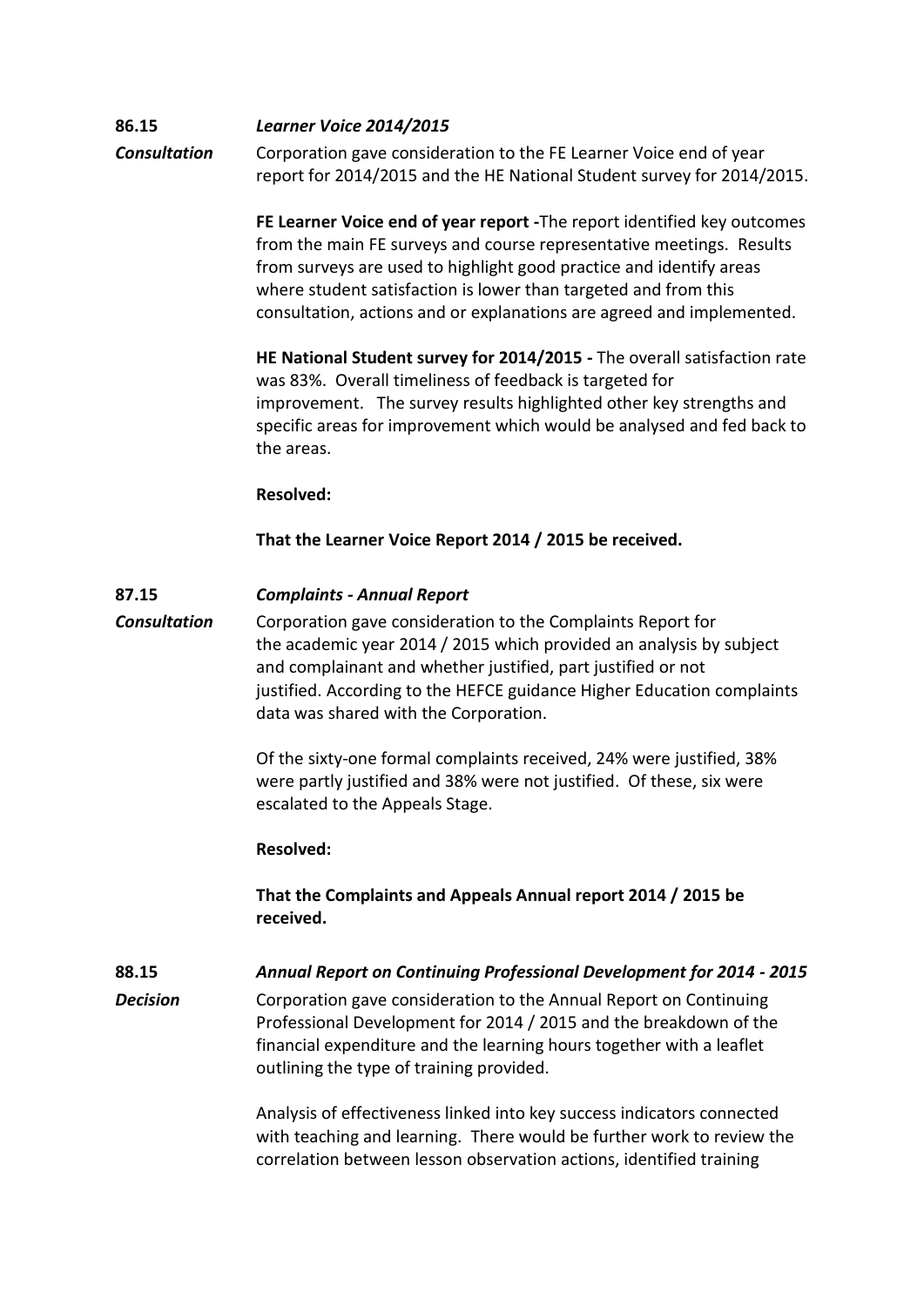needs from performance reviews and continuing professional development programme sessions.

## **Resolved:**

**That the Annual report on Continuing Professional Development 2014 / 2015 be received.**

# **89.15** *Governance Self-Assessment*

**Decision** Corporation gave consideration to the report on the Governance self assessment survey, the actual survey returns and a draft Governance Self-Assessment Report which would feed into the overall College SAR and Governance Quality Improvement Plan for 2015 / 2016.

> In the main comments and scores were positive and overall the indication was that Governance had not yet reached 'Outstanding' and the recommended grade should be 'Good'. The report highlighted areas where scores from some Governors indicated improvement was required.

Documented member comments were appreciated to aid with analysis but particularly where scores were at the highest level or lower than desired standards. The individual comments and scores that made up the overall grade were anonymised. The Self Assessment would receive further analysis at the Governor Away Event in January 2016.

The Clerk would present the Governance SAR in October at the Support SAR Validation Day.

## **Resolved:**

- i. **That the Governance Self assessment be proposed as 'Good' subject to College validation.**
- ii. **That the Governance Self Assessment Report be received.**

# **90.15** *Whistleblowing Policy*

*Decision* Good governance requires that the Whistleblowing Policy for the College be reviewed annually. Corporation gave consideration to the current version of the policy and agreed that it remained fit for purpose. The Clerk confirmed that the policy had not been called into use in the last academic year.

## **Resolved:**

**That the Whistleblowing Policy and Procedure be approved.**